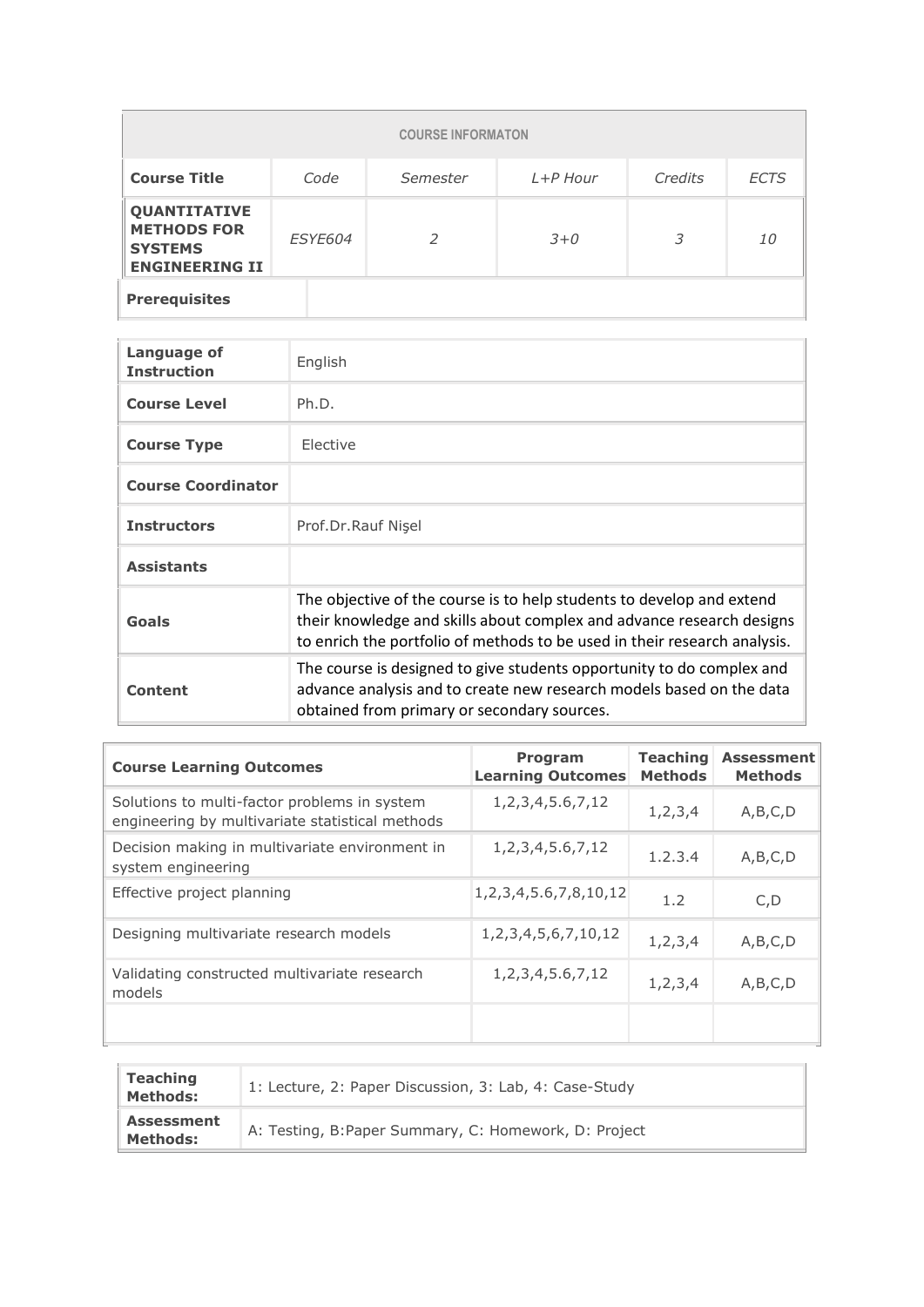|                | <b>COURSE CONTENT</b>                             |          |  |  |  |  |
|----------------|---------------------------------------------------|----------|--|--|--|--|
|                | <b>Week Topics</b>                                |          |  |  |  |  |
| $\mathbf{1}$   | Introduction to complex experimental designs      | Textbook |  |  |  |  |
| 2              | Completely Randomized design                      | Textbook |  |  |  |  |
| 3              | Randomized Block Design                           | Textbook |  |  |  |  |
| $\overline{4}$ | <b>Factorial experiments</b>                      | Textbook |  |  |  |  |
| 5              | Analysis of covariance models (ANCOVA)            | Textbook |  |  |  |  |
| 6              | Multivariate Analysis of Variance models (MANOVA) | Textbook |  |  |  |  |
| $\overline{7}$ | Anova and manova models with repeated measures    | Textbook |  |  |  |  |
| 8              | Exploratory and confirmatory factor analysis      | Textbook |  |  |  |  |
| 9              | Multivariate data analysis in regression models   | Textbook |  |  |  |  |
| 10             | <b>Canonical Correlation Analysis</b>             | Textbook |  |  |  |  |
| 11             | Binary logistic regression models                 | Textbook |  |  |  |  |
| 12             | Multinomial logistic regression models            | Textbook |  |  |  |  |
| 13             | Discriminant analysis                             | Textbook |  |  |  |  |
| 14             | <b>Cluster Analysis</b>                           | Textbook |  |  |  |  |

|                             | <b>RECOMMENDED SOURCES</b>                                                                                  |
|-----------------------------|-------------------------------------------------------------------------------------------------------------|
| <b>Textbook</b>             | Joseph F. Hair Jr. and Others, Multivariate Data analysis (7 <sup>th</sup> Edition),<br>Prentice Hall, 2010 |
| <b>Additional Resources</b> | Lecture Notes                                                                                               |

| <b>MATERIAL SHARING</b> |                                                                                                                      |  |  |  |
|-------------------------|----------------------------------------------------------------------------------------------------------------------|--|--|--|
| <b>Documents</b>        |                                                                                                                      |  |  |  |
| <b>Assignments</b>      | Students are required to read the assigned topics and to submit a short<br>report before the scheduled class session |  |  |  |
| <b>Exams</b>            | Midterm and Final Exams                                                                                              |  |  |  |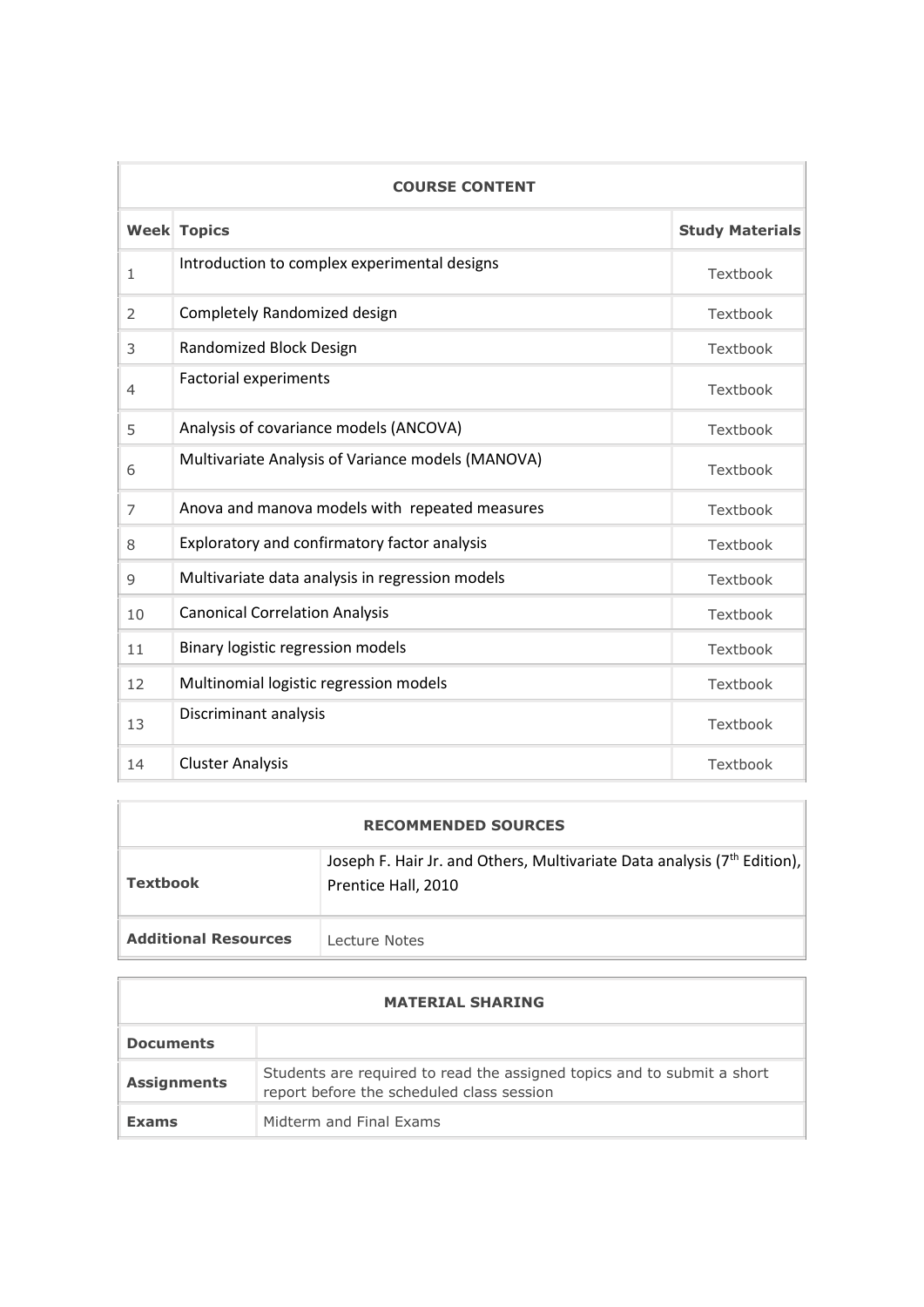| <b>ASSESSMENT</b>                                                   |                |     |  |  |  |  |  |
|---------------------------------------------------------------------|----------------|-----|--|--|--|--|--|
| <b>IN-TERM STUDIES</b><br><b>NUMBER</b><br><b>PERCENTAGE</b>        |                |     |  |  |  |  |  |
| Mid-terms                                                           | 1              | 20  |  |  |  |  |  |
| Assignment                                                          | $\overline{4}$ | 20  |  |  |  |  |  |
| Lab Work                                                            |                |     |  |  |  |  |  |
| Term Project                                                        | $\mathbf{1}$   | 60  |  |  |  |  |  |
| <b>Total</b>                                                        |                | 100 |  |  |  |  |  |
| <b>CONTRIBUTION OF FINAL EXAMINATION TO OVERALL</b><br><b>GRADE</b> | 1              | 40  |  |  |  |  |  |
| <b>CONTRIBUTION OF IN-TERM STUDIES TO OVERALL</b><br><b>GRADE</b>   | 1              | 60  |  |  |  |  |  |
| <b>Total</b>                                                        |                | 100 |  |  |  |  |  |

| <b>COURSE CATEGORY</b> | Expertise/Field Courses |
|------------------------|-------------------------|
|                        |                         |

|                              | <b>COURSE'S CONTRIBUTION TO PROGRAM</b>                                                                                                                                                                              |              |  |  |                     |                           |  |
|------------------------------|----------------------------------------------------------------------------------------------------------------------------------------------------------------------------------------------------------------------|--------------|--|--|---------------------|---------------------------|--|
| No Program Learning Outcomes |                                                                                                                                                                                                                      | Contribution |  |  |                     |                           |  |
|                              |                                                                                                                                                                                                                      |              |  |  | $1 \t2 \t3 \t4 \t5$ |                           |  |
| 1                            | Ability to reach knowledge in breadth and depth through scientific research in<br>Systems Engineering field; to have extensive knowledge about current<br>techniques and procedures together with their constraints. |              |  |  |                     | $\boldsymbol{\mathsf{x}}$ |  |
| $\overline{2}$               | Ability to complement and apply knowledge by scientific methods utilizing<br>limited or missing data; to use knowledge in different disciplines effectively<br>by blending them.                                     |              |  |  |                     | $\boldsymbol{\mathsf{x}}$ |  |
| 3                            | Ability to formulate Systems Engineering problems; to develop novel and<br>original ideas and procedures for their solutions and to use innovative<br>procedures in solutions.                                       |              |  |  |                     | $\times$                  |  |
| 4                            | Awareness of new and developing applications in Systems Engineering;<br>ability to investigate and learn these applications when required.                                                                           |              |  |  |                     | $\times$                  |  |
| 5                            | Ability to design and apply analytical, and modeling and experimental based                                                                                                                                          |              |  |  |                     | $\times$                  |  |